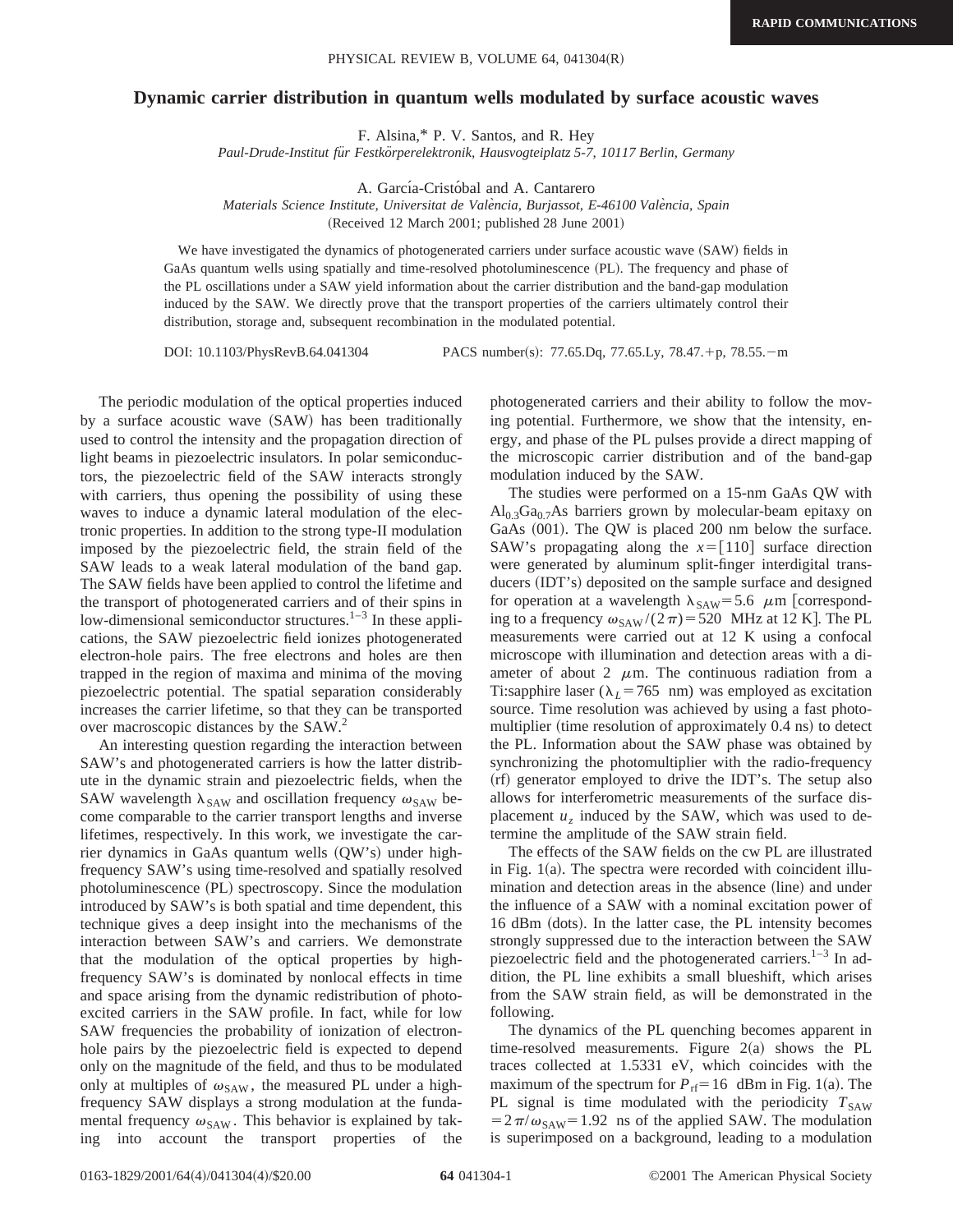

FIG. 1. (a) PL spectra (semilogarithmic plot) of a 15-nm GaAs/ $Al_{0,3}Ga_{0,7}As$  single QW in the absence (line) and under the influence of a surface acoustic wave with  $P_{rf} = 16$  dBm (line with dots). (b) PL intensity obtained from Fig. 5 at  $t_{\text{min}}=0.55$  ns and  $t_{\text{max}}$ =1.51 ns.

amplitude of approximately 50% of the mean PL value. The latter decreases with the rf power (not shown) in agreement with the time-integrated PL spectra displayed in Fig.  $1(a)$ . We can rule out effects other than the interaction with the SAW as the source of the reported changes, since  $(i)$  the oscillations in the time-resolved signal were observed on the SAW path in areas far away from the transducer, and (ii) they completely disappear, and the PL signal recovers the value without SAW, when the rf is detuned from the transducer resonance band.

The background superimposed on the oscillations is al-



FIG. 2. Time-resolved PL measured at  $1.5331$  eV for (a) coincident and (b) spatially separated excitation and detection areas. In (b) the detection spot is placed 6  $\mu$ m away from the excitation area along the SAW propagation direction.  $T_{SAW}$  denotes the SAW oscillation period.

## F. ALSINA *et al.* PHYSICAL REVIEW B **64** 041304(R)

most suppressed when the PL is recorded with spatially separated illumination and detection spots. The separation was achieved by displacing the detection pinhole in the PL setup away from its confocal position, following the procedure described in Ref. 4. Figure  $2(b)$  displays a time-resolved PL trace recorded when the PL is detected 6  $\mu$ m away from the generation position along the propagation direction of the SAW. The PL, in this case, arises from carriers that are transported by the SAW and recombine within the detection area. In order to enhance the carrier recombination, the detection spot was placed next to a semitransparent metal stripe used to quench the SAW piezoelectric field.<sup>5</sup> The distantly detected PL is only observed when the rf is switched on, further evidencing that it is induced by the recombination of carriers transported by the SAW.

The ionization and spatial separation of electron-hole pairs is expected to be a nonlinear function of the SAW piezoelectric field, since it depends only on the magnitude and not on the sign of the field. As a consequence, the PL oscillations should be dominated by components at the second and higher harmonics of the SAW frequency  $\omega_{\text{SAW}}$ . The experimental results in Fig. 2, however, show a strong modulation at the fundamental frequency  $\omega_{\text{SAW}}$ . The discrepancy is attributed to the fundamental role of the carrier transport properties on the modulation mechanism. In order to clarify this point, we performed simulations of the carrier distribution and of the recombination probability in the dynamic SAW profile. In a first step, the strain field and the straininduced energy changes of the conduction  $(CB)$  and valence bands (VB) were calculated following the method described in Ref. 5. The amplitude of the SAW fields was determined by adjusting the SAW vertical displacement field  $(u<sub>z</sub>)$  obtained from an elastic model $<sup>6</sup>$  to the value obtained by inter-</sup> ferometry [symbols in Fig.  $3(a)$ ]. The calculated straininduced shifts of the electron ( $\Delta E_e$ ) and heavy-hole ( $\Delta E_{hh}$ ) energy levels are displayed in Fig.  $3(b)$ . In a second step, the carrier distribution in the modulated conduction and valence bands, as well as the recombination rate, were calculated by solving the drift-diffusion equations for electrons and holes in the SAW potential.

Figures  $4(a-c)$  display spatial profiles for the electron  $(n,$ solid line) and hole  $(p,$  dashed line) densities, the recombination probability ( $\propto np$ , dots), as well as the piezoelectric potential  $(\Phi)$ , for three successive times. In the calculations, we assumed that the carriers are continuously generated in the dashed region around  $x=0$  starting at time  $t=0$ . Electron  $(\mu_e)$  and hole  $(\mu_h)$  mobilities of 5000 and 500 cm<sup>2</sup>/(V s), respectively, were used in the simulations. The same qualitative results were obtained for carrier mobilities in a wide range around these values, as long as  $\mu_e \gg \mu_h$ . As time progresses, the carriers are swept along the SAW propagation direction. The concentration profiles away from the generation area can be easily understood by considering that, in order to follow the dynamic modulation induced by the SAW, the mobilities  $\mu_e$  and  $\mu_h$  must exceed  $v_{\text{SAW}}/F_{\text{eff}}$ , where  $v_{SAW}$  denotes the SAW propagation velocity and  $F_{\text{eff}}=|\partial \Phi / \partial x'|_{\text{max}}$  the effective field created by the modulated potential profile  $\Phi$ . This condition is normally satisfied for the highly mobile electrons, which display a sharp spatial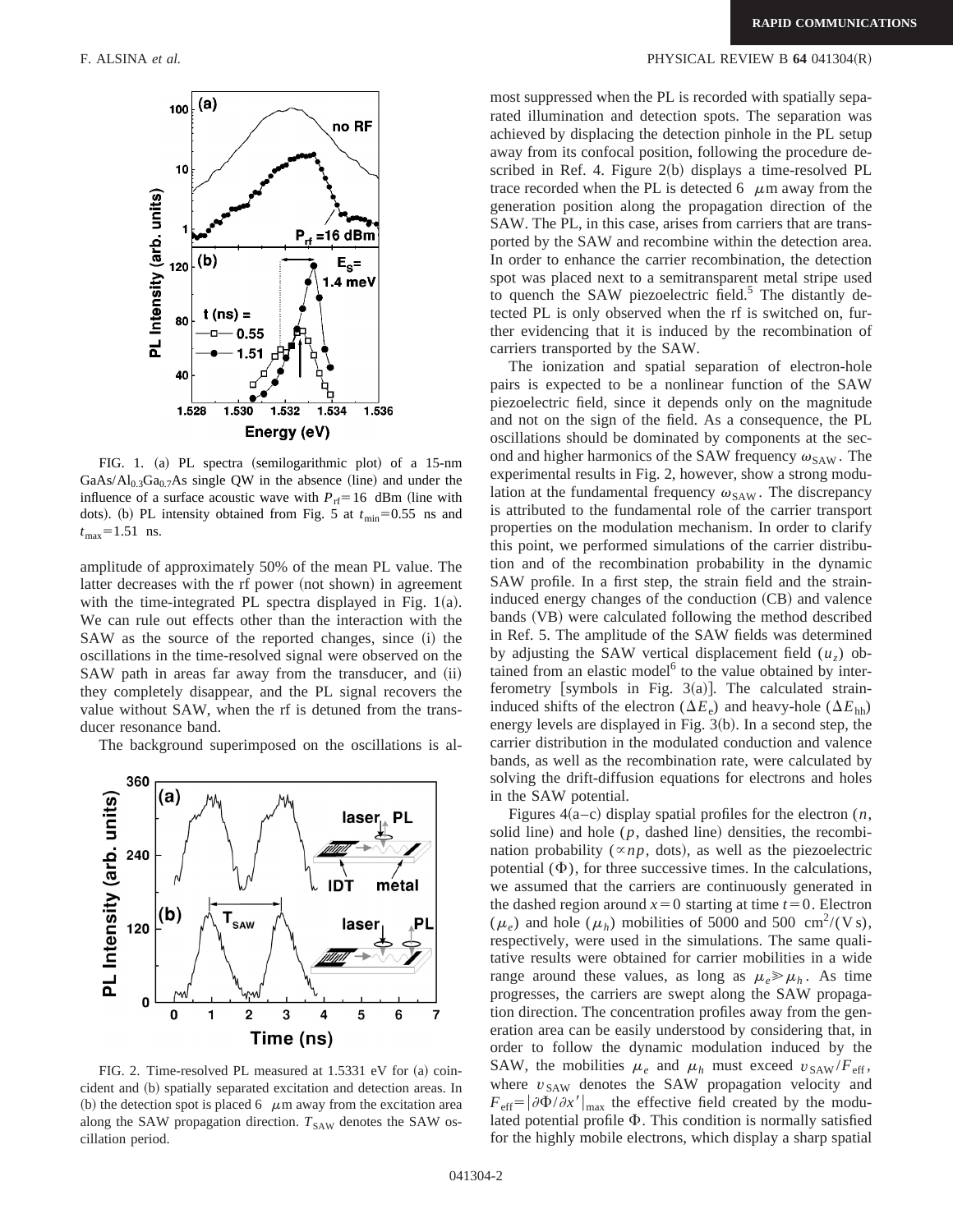

FIG. 3. (a) Measured (square dots) and calculated (solid line) surface displacement  $u_z$  for a SAW with  $P_{\text{rf}} = 16$  dBm as a function of the SAW phase  $\phi = (2\pi/\lambda_{SAW})x - \omega_{SAW}t$ . (b) Calculated conduction (CB,  $\Delta E_e$ ) and valence band (VB,  $\Delta E_{hh}$ ) modulation induced by the SAW strain.  $(c)$  Calculated PL intensity  $(I_{PI})$  at the three energies depicted by the vertical arrows in  $(b)$ .

distribution around the potential maxima. The holes, however, are less able to follow the dynamic modulation. As a consequence, they show a much wider spatial distribution in the SAW field as compared to electrons  $(cf. Fig. 4)$ . Therefore, the spatial distribution of the recombination probability, proportional to *np*, basically reflects that of the electron distribution  $n$ . In agreement with Fig. 2(b), PL pulses appear once within an rf cycle, when the maximum in the electron density crosses the detection point at a fixed position away from the generation area.

The asymmetry in mobilities for electrons and holes also accounts for the time dependence of the PL emission for confocal generation and detection at position  $x=0$ . The continuous carrier generation makes the profiles more complex in this case. When the potential is maximum in the generation area [cf. Fig. 4(a)], photogenerated electrons are kept around  $x=0$ . The low mobilitity of the holes, however, restricts their ability to reach regions of minimum potential, leading to a maximum recombination probability. The situation reverses when the SAW potential reaches a minimum [Fig.  $4(c)$ ], since electrons can be quickly extracted from the generation area before substantial recombination occurs. The decrease in the recombination rate leads to significant carrier storage in the modulated potential profile.



FIG. 4. Spatial dependence of the potential  $(\Phi)$ , the electron  $(n, \Phi)$ solid lines) and hole  $p$  (dashed lines) concentrations, as well as the  $np$ -product (dots) calculated for three times corresponding to  $(a)$ maximum ( $t=2$   $T_{SAW}$ ), (b) zero ( $t=2.25$   $T_{SAW}$ ), and (c) minimum ( $t=2.5$   $T_{SAW}$ ) values of the potential  $\Phi(x=0)$ , where  $T_{SAW}$ denotes the SAW period. The dashed region represents the illumination area.

The well-defined phase relation between the SAW strain and piezoelectric fields, which are responsible for the modulation of the band gap and of the carrier distribution, respectively, *correlates the intensity, energy, and phase* of the time-resolved PL pulses. This effect becomes clear in Fig.  $3(c)$ , which displays simulated time-resolved PL traces for confocal excitation and detection at the three transition energies indicated by vertical arrows in Fig.  $3(b)$ . When the detection energy corresponds to the maximum band gap  $(E_{\text{g,max}})$ , dashed line) or to the minimum band gap  $(E_{\text{g,min}})$ , solid line), only a single PL pulse per rf cycle is expected. The pulses are displaced in phase by 180°, since emission at these two energies takes place at time intervals differing by  $T_{SAW}/2$  (the width of the simulated PL pulses are determined by the spatial extent of the illumination and detection areas indicated in Fig. 4). The PL modulation is the largest for detection at  $E_{\rm g,max}$  due to the reasons discussed in the previous paragraph. For detection energies between  $E_{\text{g,min}}$  and  $E_{\text{g,max}}$ , two pulses per cycle are expected, when the band gap matches the detection energy. According to the calculations in Fig.  $3(c)$ , the intensity of the pulses is considerably smaller than in the previous cases due to the strong electric field.

As a consequence of the strain-induced band-gap modu-